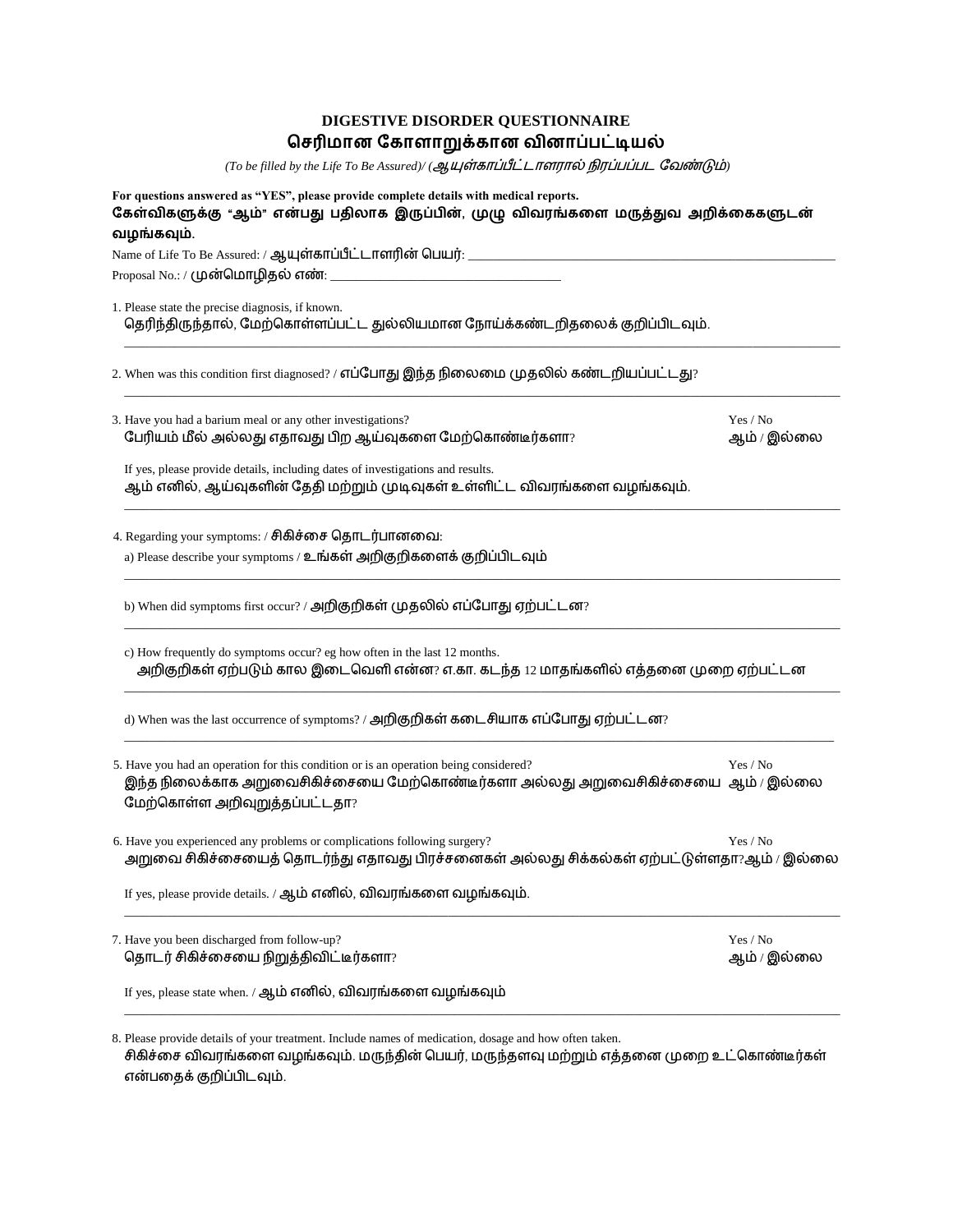a) Currently / தற்போதைய நிலை

b) In the past / முந்தைய நிலை

9. Regarding the monitoring of your condition: / உங்கள் நிலையைக் கண்காணித்தல் சம்பந்தமானவை: a) Who is in charge of your follow-up? / உங்கள் தொடர் சிகிச்சையைக் கவனிப்பவர் யார்?

b). How often do you attend for follow-up? / எத்தனை முறை சிகிச்சைப் பெறுவதில் பங்குகொள்கிறீர்கள்?

c) When was your last consultation? / எப்போது கடைசியாக ஆலோசனைப் பெற்றீர்கள்?

10. Have you lost significant time (*e.g., weeks*) off work with this condition? Yes / No இந்த நிலை சம்பந்தப்பட்ட சிகிச்சையைப் பெறுவதற்கான குறிப்பிட்ட *(எ.கா., வாரங்கள்*) ஆம் / இல்லை நேரத்தை கடந்துவிட்டீர்களா?

\_\_\_\_\_\_\_\_\_\_\_\_\_\_\_\_\_\_\_\_\_\_\_\_\_\_\_\_\_\_\_\_\_\_\_\_\_\_\_\_\_\_\_\_\_\_\_\_\_\_\_\_\_\_\_\_\_\_\_\_\_\_\_\_\_\_\_\_\_\_\_\_\_\_\_\_\_\_\_\_\_\_\_\_\_\_\_\_\_\_\_\_\_\_\_\_\_\_\_\_\_\_\_\_\_\_\_\_\_\_\_\_\_\_\_

\_\_\_\_\_\_\_\_\_\_\_\_\_\_\_\_\_\_\_\_\_\_\_\_\_\_\_\_\_\_\_\_\_\_\_\_\_\_\_\_\_\_\_\_\_\_\_\_\_\_\_\_\_\_\_\_\_\_\_\_\_\_\_\_\_\_\_\_\_\_\_\_\_\_\_\_\_\_\_\_\_\_\_\_\_\_\_\_\_\_\_\_\_\_\_\_\_\_\_\_\_\_\_\_\_\_\_\_\_\_\_\_\_\_\_

\_\_\_\_\_\_\_\_\_\_\_\_\_\_\_\_\_\_\_\_\_\_\_\_\_\_\_\_\_\_\_\_\_\_\_\_\_\_\_\_\_\_\_\_\_\_\_\_\_\_\_\_\_\_\_\_\_\_\_\_\_\_\_\_\_\_\_\_\_\_\_\_\_\_\_\_\_\_\_\_\_\_\_\_\_\_\_\_\_\_\_\_\_\_\_\_\_\_\_\_\_\_\_\_\_\_\_\_\_\_\_\_\_\_\_

\_\_\_\_\_\_\_\_\_\_\_\_\_\_\_\_\_\_\_\_\_\_\_\_\_\_\_\_\_\_\_\_\_\_\_\_\_\_\_\_\_\_\_\_\_\_\_\_\_\_\_\_\_\_\_\_\_\_\_\_\_\_\_\_\_\_\_\_\_\_\_\_\_\_\_\_\_\_\_\_\_\_\_\_\_\_\_\_\_\_\_\_\_\_\_\_\_\_\_\_\_\_\_\_\_\_\_\_\_\_\_\_\_\_\_

\_\_\_\_\_\_\_\_\_\_\_\_\_\_\_\_\_\_\_\_\_\_\_\_\_\_\_\_\_\_\_\_\_\_\_\_\_\_\_\_\_\_\_\_\_\_\_\_\_\_\_\_\_\_\_\_\_\_\_\_\_\_\_\_\_\_\_\_\_\_\_\_\_\_\_\_\_\_\_\_\_\_\_\_\_\_\_\_\_\_\_\_\_\_\_\_\_\_\_\_\_\_\_\_\_\_\_\_\_\_\_\_\_\_\_

\_\_\_\_\_\_\_\_\_\_\_\_\_\_\_\_\_\_\_\_\_\_\_\_\_\_\_\_\_\_\_\_\_\_\_\_\_\_\_\_\_\_\_\_\_\_\_\_\_\_\_\_\_\_\_\_\_\_\_\_\_\_\_\_\_\_\_\_\_\_\_\_\_\_\_\_\_\_\_\_\_\_\_\_\_\_\_\_\_\_\_\_\_\_\_\_\_\_\_\_\_\_\_\_\_\_\_\_\_\_\_\_\_

\_\_\_\_\_\_\_\_\_\_\_\_\_\_\_\_\_\_\_\_\_\_\_\_\_\_\_\_\_\_\_\_\_\_\_\_\_\_\_\_\_\_\_\_\_\_\_\_\_\_\_\_\_\_\_\_\_\_\_\_\_\_\_\_\_\_\_\_\_\_\_\_\_\_\_\_\_\_\_\_\_\_\_\_\_\_\_\_\_\_\_\_\_\_\_\_\_\_\_\_\_\_\_\_\_\_\_\_\_\_\_\_\_

If yes, please provide details including dates and duration of time off work. ஆம் எனில், வேலை நிறுத்தக்காலம் மற்றும் கால அளவு உள்ளிட்ட விவரங்களை வழங்கவும்.

11. Please provide any additional information on your condition which you feel will be helpful in processing your application. உங்கள் விண்ணப்பத்தைச் செயல்படுத்த இவை உதவும் என நீங்கள் நினைக்கும், உங்கள் நிலைத் தொடர்பான கூடுதல் தகவல்களை வழங்கவும்.

## **Declaration by the Life To Be Assured:**

I declare that the answers I have given are, to the best of my knowledge, true and that I have not withheld any material information that may influence the assessment or acceptance of this application. I agree that this form will constitute part of my application for life assurance with Canara HSBC Oriental Bank Of Commerce Life Insurance Company Ltd and that failure to disclose any material fact known to me may invalidate the contract.

## <u> ஆயுள்காப்பீட்டாளரின் ஒப்புதல்:</u>

**Declaration, if this form is signed in Vernacular/Thumb Impression :**

எனது சுயவிருப்பத்தின் படி நான் வழங்கியுள்ள பதில்கள் உண்மையானமவ என்றும், மைலும் இந்தப் படிவத்தின் மதிப்பீடு அல்லது அங்கீகாரத்தை நிர்ணயிக்கும் எந்த ஆவணத் தகவலையும் மறைக்கவில்லை என்றும் உறுதியளிக்கிறேன். இந்தப் படிவம் கனரா எச்.எஸ்.பி.சி ஓரியண்டல் பேங்க் ஆஃப் காமர்ஸ் லைப் இன்சூரன்ஸ் கம்பபனி லிைிபடட் இன் ஆயுள்காப்பீட்டிற்கான எனது விண்ணப்பத்தின் பகுதிமயக் பகாண்டுள்ளது, மைலும் எனது விருப்பத்தின் படி ஆவணம் ஏமதனும் ைமைக்கப்பட்டால் ஒப்பந்தம் செல்லாததாகும் என்பதை ஒப்புக்கொள்கிறேன்.

| Date & Place: | Signature of Life to be Assured |
|---------------|---------------------------------|
| தேதி & இடம்:  | ஆயுள்காப்பீட்டாளரின் கையொப்பம்  |

| son / daughter of                                                        | , an adult residing at                   | hereby |
|--------------------------------------------------------------------------|------------------------------------------|--------|
| declare that the contents of this form have been duly explained to me in | language and have been understood by me. |        |

| (Signature of the customer) | Date | Contact No. |
|-----------------------------|------|-------------|
|-----------------------------|------|-------------|